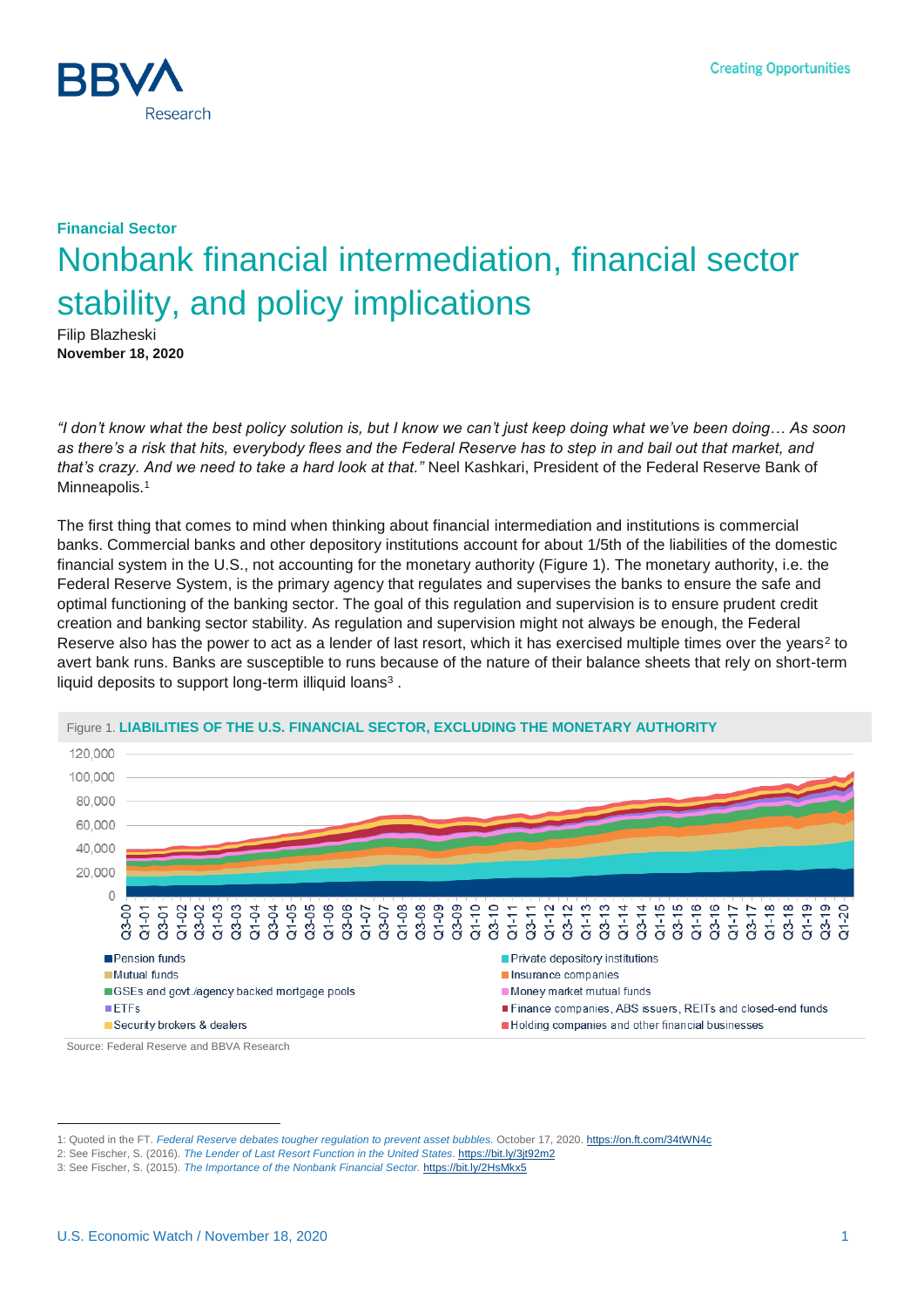

However, with the majority of the assets and liabilities of the U.S. financial sector now residing outside of commercial banks and other depository institutions (hereinafter all called banks for simplicity), the Federal Reserve has increasingly, although indirectly, been acting as a lender of last resort to non-bank financial institutions (NBFIs)<sup>4</sup>, too. Never had this become more obvious than in March 2020, when the Federal Reserve, in addition to providing massive amounts of liquidity to the financial sector overall and generating a reflationary cycle, also instituted, in cooperation with the U.S. Treasury, facilities that lent to securities firms, money market mutual funds, asset-backed security (ABS) issuers, and even municipal governments, non-financial corporations, and nonprofits.

The 2020 intervention, while completely justified, prudent, and extremely well implemented under unprecedented circumstances, was the second time in recent history that the Federal Reserve decisively reached out of the banking sector domain to ensure financial stability<sup>5</sup>, the first time being the Great Financial Crisis<sup>6</sup>. As the Fed's power to regulate and supervise non-bank financial intermediation and NBFIs is limited, this development raises several questions: has the nonbank financial sector become too big to fail so that the Federal Reserve is forced to exercise its lender of last resort powers in economic crises to it as well; does the monetary authority's reaction function give rise to increased moral hazard; can this lead to greater instability going forward; if the Federal Reserve now provides a form of insurance to NBFIs, should it and/or other government institutions also regulate them differently than in the past, and if so, how; and last but not least, is there another way?

#### **Non-bank financial sector - too big to fail?**

As the relative weight of banks and other depository institutions in the total financial sector declined through time (Figure 2), the importance of NBFIs increased. An important driver of this was the highly innovative and sophisticated financial intermediation that NBFIs have been developing over time. This trend, as well as the underlying institutional factors such as legal tradition, have resulted in the U.S. NBFIs having the largest share of the overall financial sector compared to other developed countries, except for Luxembourg<sup>7</sup>, which can be thought of as a special case due to its small size and role as a financial hub and access point for international investors to the EU.

One way the increased importance of NBFIs in the U.S. shows is in the share of NBFIs' instruments held by households in their total financial assets. While these instruments accounted for slightly over 30% of total households' financial assets in the 1970s, their share has stood at around 45% since the end of the 1990s (Figure 3). Even though most of these instruments (retirement funds, exchange-traded funds - ETFs, mutual funds, etc.) are widely accepted to be risky investment vehicles that are not insured and could lose value, their valuation is critical to meeting the Federal Reserve's dual mandate - full employment and stable prices. The primary reason is that a collapse in asset prices of these instruments can induce a collapse in consumer confidence, lower consumption and investment, and therefore employment. Conversely, as long as the value of these assets is increasing, the resulting wealth effect supports consumption,<sup>8</sup> the largest component on the GDP expenditure side, therefore stimulating investment and employment.

<sup>4:</sup> In the context of this analysis, NBFIs represent all non-depository financial institutions aside from the monetary authority. NBFIs are all non-depository institutions that are engaging in financial intermediation: pension funds, mutual funds, securities dealers, money market funds, etc. It is important to note that large banks also perform non-depository financial intermediation, especially since the repeal of the Glass-Steagall Act.

<sup>5:</sup> Before the Great Financial Crisis, there have been occasional small scale implicit interventions aimed at NBFIs, such as the orchestration of the bailout of LTCM 6: See Alvarez, S. and Dudley, W. (2018). *[Nonbank Financial Institutions: New Vulnerabilities and Old Tools.](https://brook.gs/31Kp1pE)* <https://brook.gs/31Kp1pE>

<sup>7:</sup> See Hagino, S. and Cavieres, L. (2013). *[OECD financial statistics for measuring the structure and size of the shadow banking system.](https://bit.ly/323kHlm)* OECD, IFC Bulletin, No 36. <https://bit.ly/323kHlm>

<sup>8:</sup> For a review of the wealth effect on consumption, see Cooper, D. and Dynan K. (2014). *Wealth Effects and Macroeconomic Dynamics.* Journal of Economic Surveys. Vol. 30, No. 1, pp. 34–55.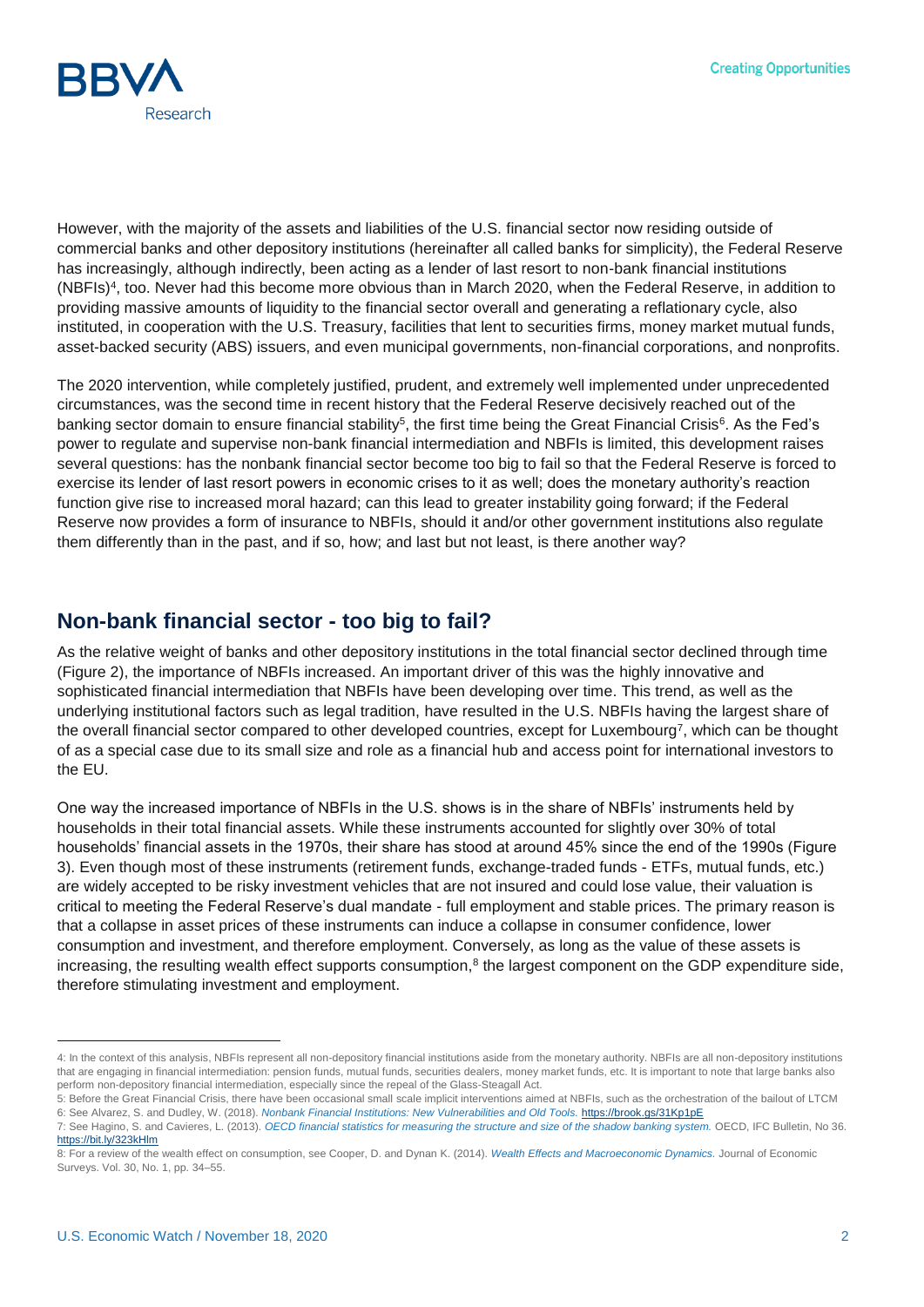



The second important reason why the price support and demand for these instruments is critical is the financing of non-financial businesses. In essence, most of the instruments marketed by NBFIs are based on non-financial sector liabilities. Prime examples of this are the mutual funds, the increasingly popular ETFs, and the different securitized products such as mortgage-backed securities, ABS, and collateralized loan obligations. In fact, nonfinancial companies rely on NBFIs and NBFI-like activities performed by large banks for funding of over ⅔ of their long-term liabilities plus commercial paper (Figure 4). A decline in demand or liquidity for these products has the potential to significantly constrain the access to credit to corporations, small businesses, and even local governments. Moreover, a run on these instruments can also translate to increased stress in the banking sector, as non-financial businesses draw down on credit lines and face difficulties refinancing and therefore repaying obligations to banks, as well as to other non-financial institutions, creating a positive reinforcement loop that furthermore adversely affects banks.

Additionally, the growth in passive investment over the last decade can present risks on its own, too. As the share of mutual fund and ETF holdings of outstanding securities has increased over the last twenty years (Figure 5), so has the share of passive vehicles in the universe of mutual funds and ETFs. According to a recent analysis by Federal Reserve Bank of Boston researchers: "As of March 2020, passive funds accounted for 41 percent of combined U.S. mutual fund and ETF assets under management (AUM), up from three percent in 1995 and 14 percent in 2005. This shift for mutual funds and ETFs has occurred across asset classes: Passive funds made up 48 percent of the AUM in equity funds and 30 percent for bond funds as of March 2020, whereas both shares were less than five percent in 1995."<sup>10</sup> The migration to passive investing vehicles, a prime example of non-bank financial intermediation, increases volatility risks and asset-management concentration, according to these researchers, despite at the same time decreasing liquidity transformation risks, the last being the case "as long as passive mutual fund flows remain less responsive to fund performance, and growth in the ETF sector is dominated

<sup>9:</sup> Assets in pension funds, life insurance funds, mutual funds and money market fund shares.

<sup>10:</sup> Anadu, K. et al. (2020). *[The Shift from Active to Passive Investing: Potential Risks to Financial Stability?.](https://bit.ly/2IjS38K)* FRB of Boston Working Paper[. https://bit.ly/2IjS38K](https://bit.ly/2IjS38K) .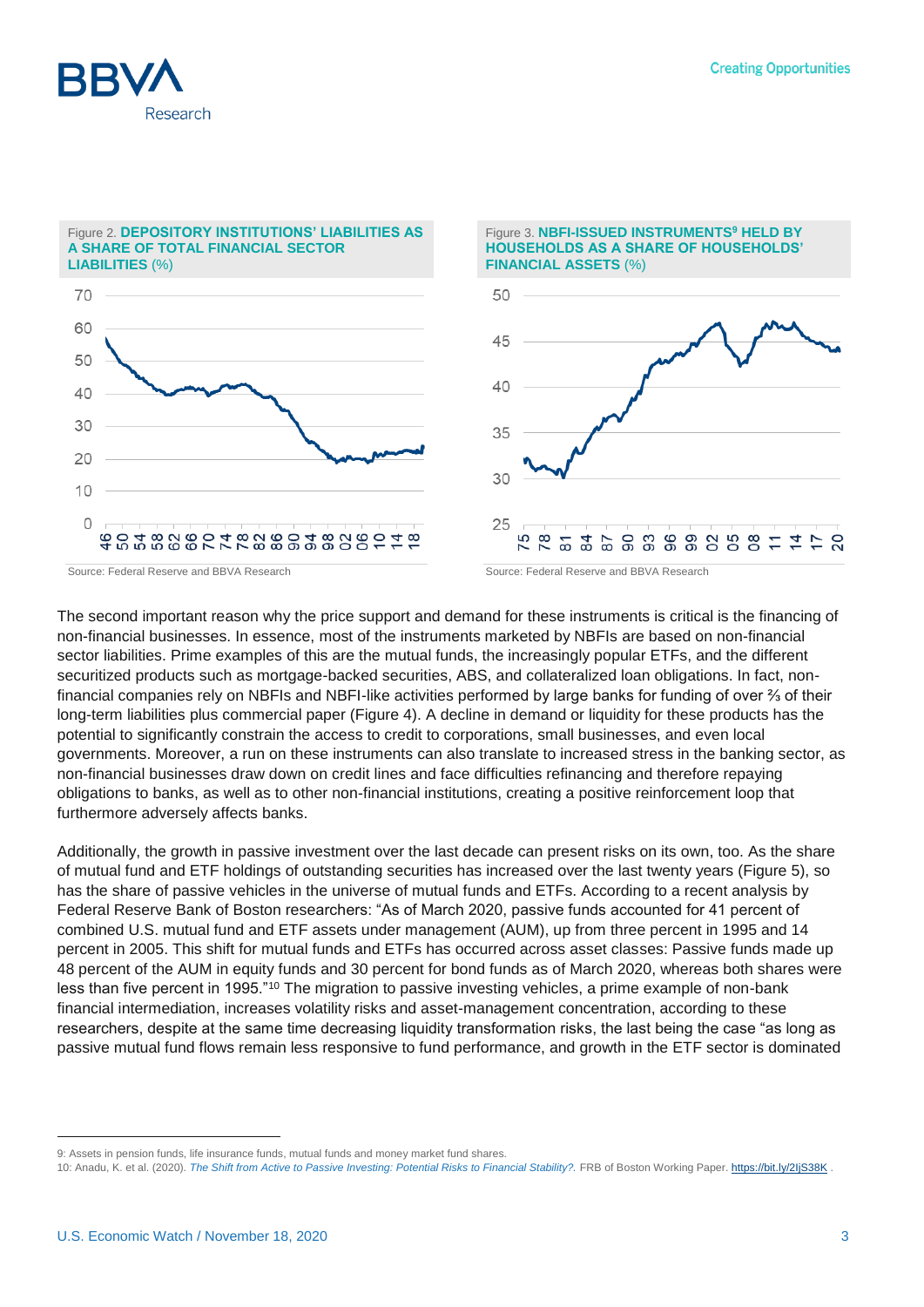



by funds that do not redeem exclusively in cash<sup>\*11</sup>, trends that cannot be considered to be certain. What is certain is that the rise of passive investing has had an impact on market structure, which inherently changes risk dynamics.

Last but not least, bond, stock, and index fund prices can be significantly affected by developments in derivatives markets. After a long period of growth and increase in complexity, derivatives are now ubiquitous and even regularly traded by retail investors on a daily basis. The notional amount of the outstanding U.S. dollar interest rate derivatives stands at \$150tn and gross market value at \$3tn, while the notional amount of the outstanding U.S. dollar equity derivatives stands at \$3tn and gross market value at close to \$300bn (Figures 6 and 7). The widespread use of derivatives, for example, has helped drive a trading strategy called volatility selling. Volatility selling can be done in many different forms, but in all cases, the seller goes short on optionality in return for a predefined payment. These trades work well when volatility is low but can result in the sellers going bankrupt many times over when volatility unexpectedly increases. History is full of examples of firms that have bankrupted using some sort of volatility selling. Some of them have even been implicitly or explicitly deemed systemically important, the prime example of this being Long-Term Capital Management (LTCM). "In the LTCM collapse, the hedge fund was battered by equity-index volatility trades in international markets. The Federal Reserve stepped in to encourage private funding for LTCM so that it could be liquidated in an orderly fashion, avoiding contagion with its many trading counterparties and lenders.<sup>13</sup> Also, "in 1995, trader Nick Leeson at the former Barings Bank generated huge losses traced to volatility trading on Japan's Nikkei as that stock index suddenly plunged in response to the Kobe earthquake. U.K. authorities were able to contain systemic effects of Barings' collapse, arranging its sale to Dutch bank ING Groep NV."<sup>14</sup>

<sup>11:</sup> Anadu, K et al. (2020).

<sup>12:</sup> Long-term financing is assumed to consist of all loans and debt securities accounted as liabilities of nonfinancial business and also include some short-term debt such as commercial paper which tends to be rolled over systematically.

<sup>13:</sup> Chen, J. and Tindall, M. (2013). *[Volatility-Selling Strategies Carry Potential Systemic Cost.](https://bit.ly/3ndlfxi)* FRB of Dallas. Economic Letter Vol. 8, No. 12. <https://bit.ly/3ndlfxi> 14: Chen, J. and Tindall, M. (2013).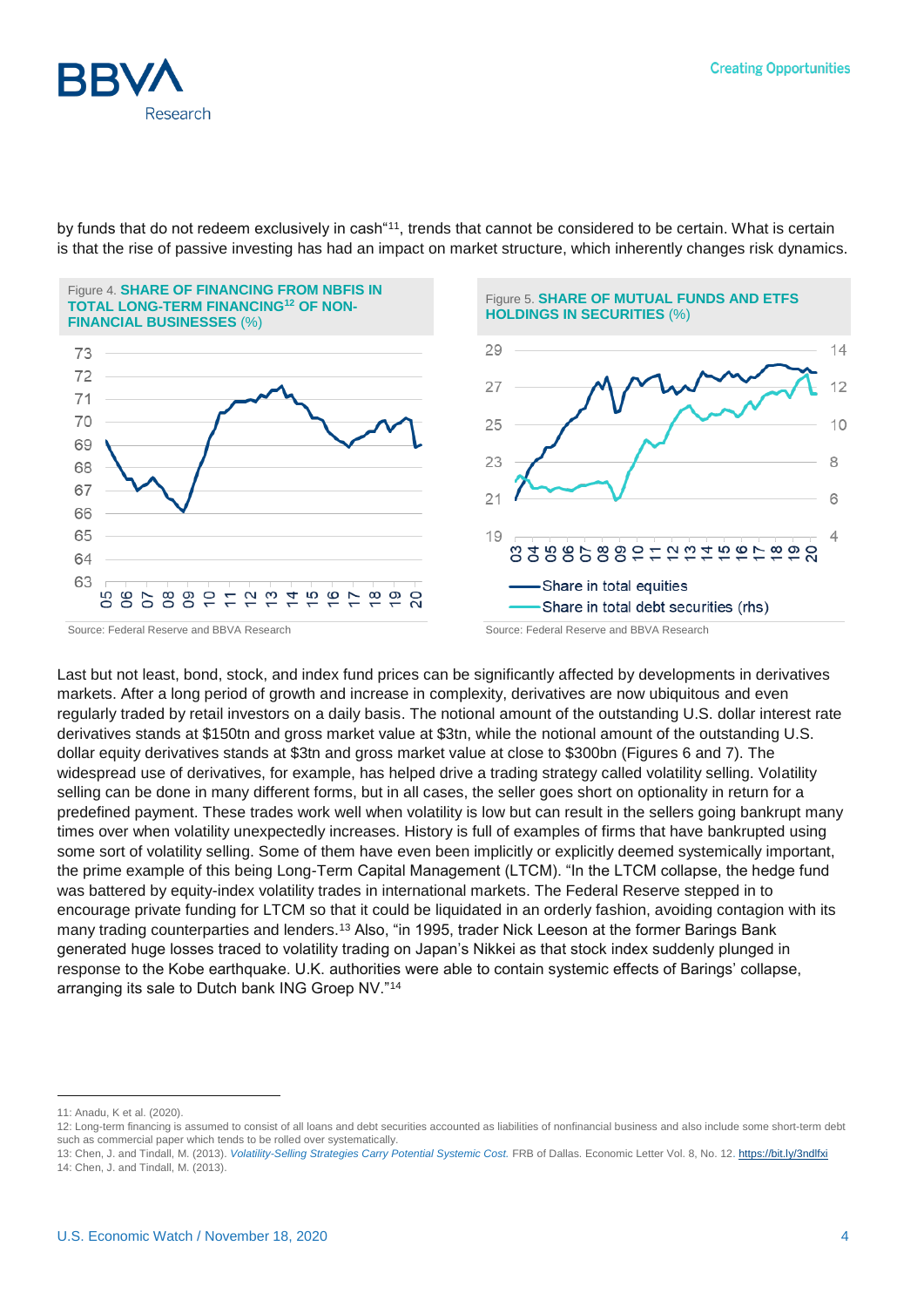



The increase in NBFI instruments' importance for households and business financing, new risks from the increase in passive investment and the further proliferation of derivatives, especially at the retail level, as well as strategies such as selling volatility that can potentially spread throughout the financial system, increases the sensitivity of the Fed to developments in NBFI instruments and financial markets more broadly. Its willingness to listen to markets, adjust policy based on market signals and step in with decisive intervention in extraordinary circumstances support some views that it is beholden to financial market dynamics more than it would like to acknowledge.

### **Mission creep?**

There have been several instances over the last 35 years of quick policy reversals during periods of sustained growth of the broader economy resulting from unfavorable developments in the non-bank financial sector and financial markets more broadly. In 1987, the Federal Reserve stepped in with a large liquidity injection to revert a market crisis that could have affected the broader economy if unaddressed and temporarily paused its planned interest rate increases. In 1998, it preemptively cut interest rates and also orchestrated the bailout of LTCM, which was threatening the integrity of the financial system. In early 2019, it completed an unexpected U-turn in policy, despite putting on a brave face throughout 2018 and forecasting at least two more rate hikes and ongoing balance sheet normalization throughout the following year. Short descriptions of the three episodes follow, showing the increasing scope of intervention over the years.

In October 1987, after a very strong and fast appreciation in the first half of the year, the stock market started faltering. On October 19, the Dow Jones Industrial Average declined by close to 23% in a single trading session. While the causes of the stock market decline were a decrease in investor confidence due to the ongoing increase in interest rates and weakening incoming economic data, the magnitude of the drop was likely a result of the increased use of options in the preceding period as part of a new product sold by NBFIs called "portfolio insurance".<sup>15</sup> The Federal Reserve's response to the crash was swift and aggressive, providing liquidity and lowering short-term interest rates, as well as issuing a statement by chairman Greenspan immediately after the

<sup>15:</sup> See Bernhardt, D. and Eckblad M. (2013). *[Stock Market Crash of 1987](https://bit.ly/34FXFTm)*. Federal Reserve History. <https://bit.ly/34FXFTm>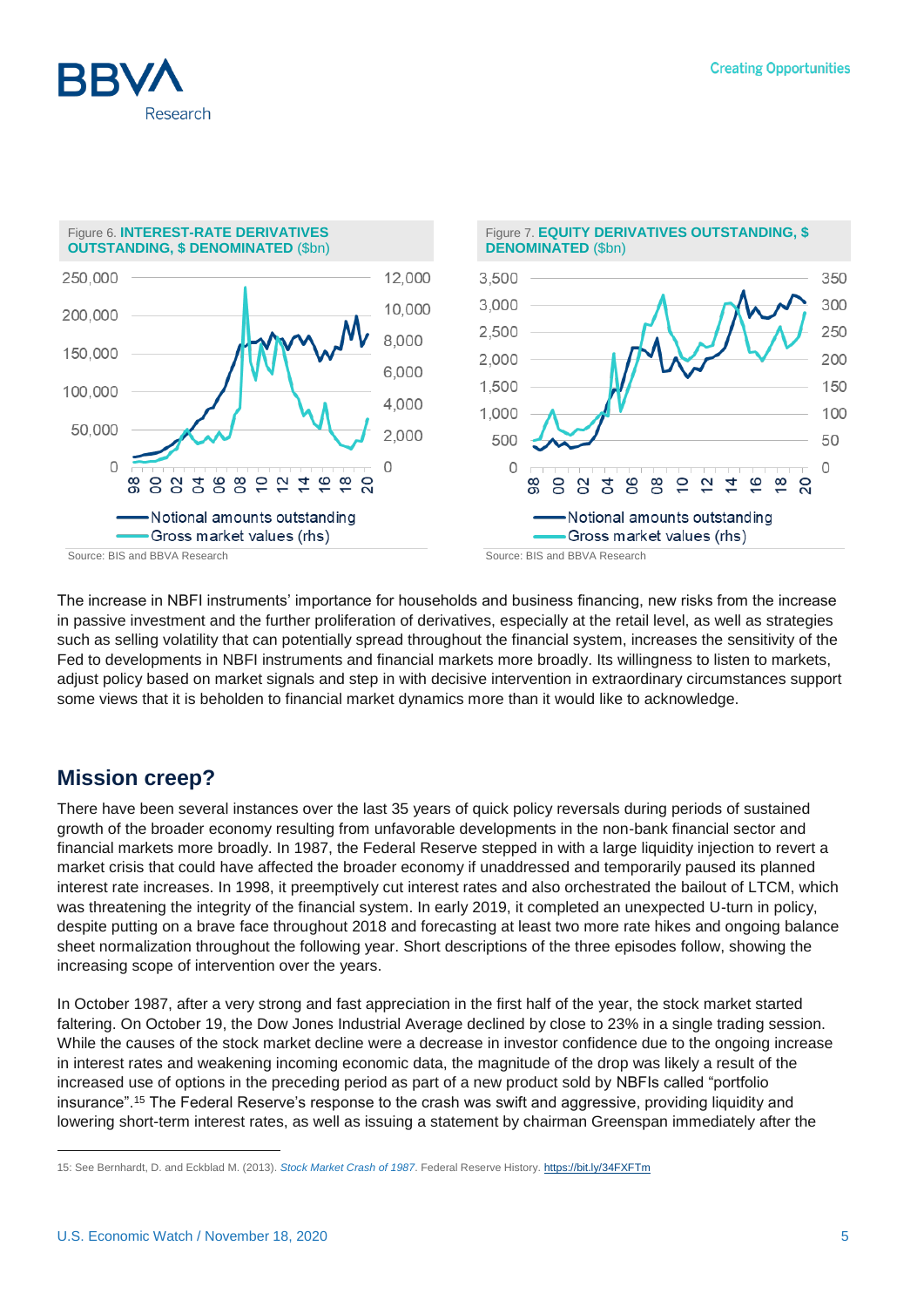

"Black Monday" crash that "the Federal Reserve, consistent with its responsibilities as the Nation's central bank, affirmed ... its readiness to serve as a source of liquidity to support the economic and financial system".<sup>16</sup> The Fed also worked with banks to ensure an extension of credit to securities firms. This was "key to the ability of these firms to meet their clearing and settlement obligations and to continue to operate in these markets."<sup>17</sup> In 1994, Chairman Greenspan confirmed in congressional testimony that "[t]elephone calls placed by officials of the Federal Reserve Bank of New York to senior management of the major New York City banks helped to assure a continuing supply of credit to the clearinghouse members, which enabled those members to make the necessary margin payments."<sup>18</sup>

In 1997 and 98, the U.S. economy was growing at a healthy clip, just as it did in 1987, despite a series of currency crises in emerging countries in Asia, Latin America, as well as Russia. While the labor market slack was minimal, there was very little inflation, partly because the U.S. dollar had appreciated significantly in response to increased financial stress overseas. The Federal Reserve held interest rates roughly unchanged through September 1998, when LTCM approached the New York Fed with information about its problems. The Fed completed an inspection and realized that if LTCM's counterparties tried to exit their positions at the same time, they would create a fire sale, potentially impairing the economy.<sup>19</sup> It quickly coordinated a bailout by persuading large banks, mostly LTCM creditors, to acquire it. Between the end of September and mid-October, the FOMC cut the fed funds rate by 75 basis points, despite the economy continuing to expand at a very strong pace. Some analyses after the fact have suggested that this contributed to the asset price bubble that burst in 2000. The notion of the "Greenspan put" - a belief among market participants that the Federal Reserve would not tolerate large market declines - was widespread as confirmed by multiple surveys.<sup>20</sup> Research has provided some evidence that pricing a "Greenspan" put" into market valuation - beliefs in the stabilizing power of the Fed, can raise stock market prices and reduce the implied risk premium. Miller et al. find that "believing the Fed can prevent the market falling by more than 25 percent from its previous peak brings the observed risk premium down from 4.3 percent to about 2.6 percent even though underlying attitudes to risk are unchanged. This calculation is, however, based on the extreme assumption of absolute confidence in the Fed's ability to stabilize the market. If the perceived insurance is only partially credible, we find that the effect on market value is reduced but can still remain substantial."<sup>21</sup>

Like in the late-stage expansion episodes in 1987 and 1998, similar developments occurred again in 2019. After ten years of negative real interest rates, in September of 2018, the Federal Reserve finally brought back the real fed funds rate into positive territory with the third ¼ point rate hike that year (Figure 8). The FOMC raised the fed funds rate one more time three months later, which concluded the tightening cycle of the 2010s. Despite the FOMC having previously forecasted up to four more rate hikes over 2019, and with the economy still expanding, the Fed proceeded to cut interest rates on three occasions in 2019, ended balance sheet normalization, and then resumed asset purchases, while also implementing a large repo intervention after a brief but dramatic stress episode in this important funding market. As this was happening during a period of an expanding economy, the measures were considered to serve as "insurance". The Congressional Research Service could not justify the 2019 easing based on labor market conditions after the fact: "based on the maximum employment mandate, tight labor market conditions did not support the series of rate cuts, considering monetary policy was still slightly stimulative... The unemployment rate has been below 5% since 2015 and is now lower than the rate believed to be consistent with full employment."<sup>22</sup> Moreover, the sudden turn in policy could not be entirely explained by low inflation either, since

<sup>16:</sup> Carlson, M. (2006). *[A Brief History of the 1987 Stock Market Crash with a Discussion of the Federal Reserve Response.](https://bit.ly/38zX34b)* Finance and Economics Discussion Series No. 2007-13 <https://bit.ly/38zX34b>

<sup>17:</sup> Carlson, M. (2006).

<sup>18:</sup> Ibid.

<sup>19:</sup> Fleming, M. and Liu, W. (2013). *[Near Failure of Long-Term Capital Management.](https://bit.ly/2GWeUXG)* Federal Reserve History. <https://bit.ly/2GWeUXG>

<sup>20:</sup> See Miller, M., Weller, P. and Zhang, L. (2002). *Moral Hazard and The US Stock Market: Analysing the 'Greenspan Put'.* The Economic Journal, Volume 112, Issue 478, March 2002.

<sup>21:</sup> Miller, M. et al (2002).

<sup>22:</sup> Congressional Research Service (2020). *[Monetary Policy and the Federal Reserve: Current Policy and Conditions.](https://bit.ly/3mAwuzG)* February 6, 2020. <https://bit.ly/3mAwuzG>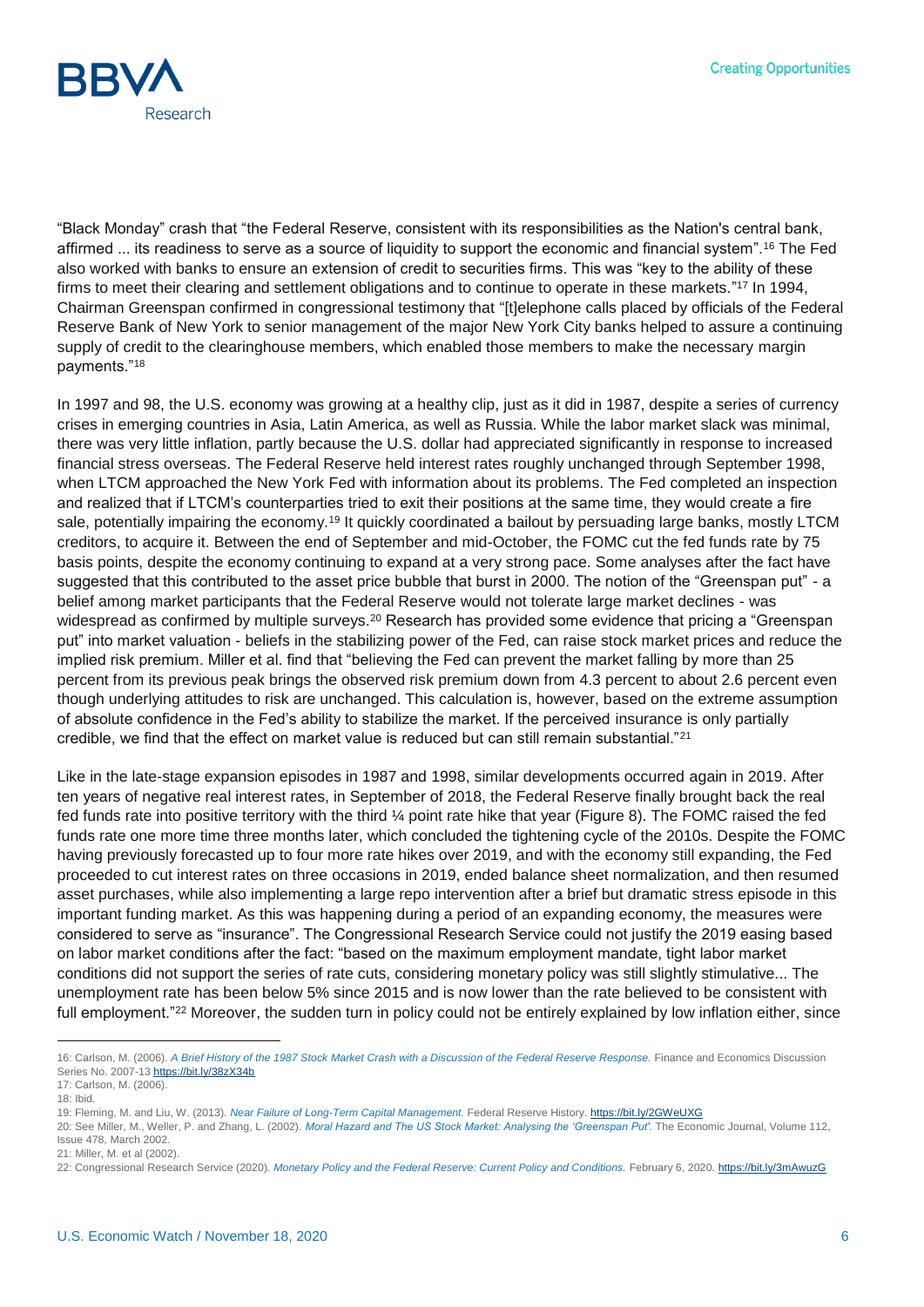

inflation in 2019 was comparable to 2017 when the FOMC raised rates four times. Moreover, the Fed still believed in a sustained expansion being the most likely scenario, which is not consistent with an elevated risk of deflation. What was different, however, were the developments in the financial markets and their effect on NBFIs.

In September 2018, the stock market peaked, and between September 20 and December 24, the S&P 500 index declined by about 20%. At the same time, corporate bond spreads started increasing, peaking at the end of December (Figure 9). Moreover, with the increase in short-term rates being faster than in long-term, the yield curve flattened further, approaching inversion, a sign, based on past instances, that a recession was likely baked in the not so distant future. The U-turn in monetary policy became obvious on January 4, 2019, when chairman Powell said that the Fed was open to pausing interest-rate increases and to greater flexibility on using other monetary policy tools, and that he was "listening carefully to the message that markets are sending".<sup>23</sup> The new tack that the monetary authority took was enough to support a new reflationary cycle in financial markets, which lasted until the Covid-19 crisis in early 2020.



The three instances bear a lot of similarities - they all occurred in late expansion cycles, they all had as a backdrop some kind of international financial market instability, which nevertheless was not strong enough to change the Fed's growth outlook, and they also followed episodes of significant domestic market sentiment turning negative resulting in increased financial stress. Each subsequent intervention has been broader in scope and done with a greater level of determination. And while these three episodes are most stark examples of the sensitivity of monetary policy to market developments, and thus indirectly conditions at NBFIs, and could be considered outliers, evidence also emerges of a more systematic relationship between market conditions and Federal Reserve policy.<sup>24</sup>

<sup>23:</sup> Smialek, J. and Miller, R. (2019). *[Powell Hints Fed Open to Pause, Says Won't Quit If Trump Asks.](https://bloom.bg/37Y6IBo)* Bloomberg, January 4, 2019. <https://bloom.bg/37Y6IBo> 24: See Cieslak, A. and Vissing-Jorgensen, A. (2020). *The Economics of the Fed Put.* The Review of Financial Studies. October 3, 2020.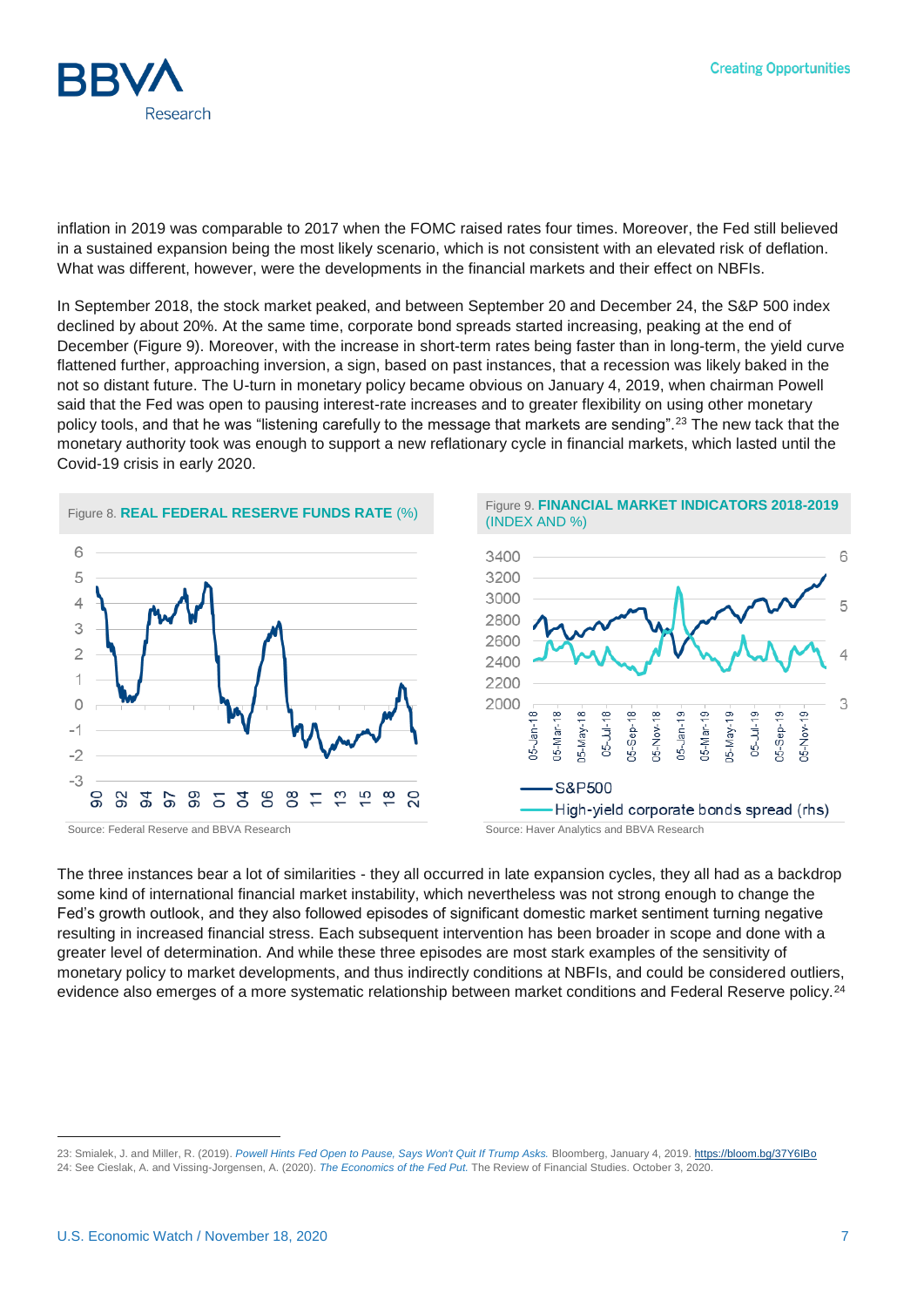## **Carry trade aspects of the broader market dynamic**

Some non-academic, yet in-depth analyses performed by financial market professionals argue that the support that financial markets have been receiving from monetary authorities over the last decades, not only just in the U.S. but also globally, has led to a proliferation of carry-like trades using all kinds of financial instruments. Carry trades in the narrow sense of the term have historically been limited to the foreign exchange (FX) market. These trades were undertaken by investors borrowing in a lower interest rate currency, lending in a higher interest rate currency, and profiting in the process. Since financial markets are not informationally and technically perfect, conditions for profiting from a carry trade can exist for a sustained period and benefit from positive reinforcement loops - for example, carry trades increasing credit availability in the higher interest rate country, economic growth picking up, in turn keeping demand for credit and interest rates elevated, further stimulating the carry trade. However, carry trades of this type are not indefinite and have tended to end in carry crashes, some of which have led to deep currency crises.

While carry trades could traditionally be found in the FX market, they can exist in other markets too. Their main characteristic is the use of funds from one part of the market as well as leverage, to provide liquidity to another part of the market at a profit by incurring risk. In this sense, volatility selling is one form of a carry trade - the market participant that sells volatility is earning a profit as long as volatility remains low but can lose its capital many times over if volatility unexpectedly rises. In this sense, this market participant is leveraged. If that participant is large and does not have a backstop from the Government or the monetary authority, losses of this magnitude could cause liquidity and even solvency problems to other related financial institutions, resulting in systematic risk. This is exactly what happened to LTCM. It's important to note that volatility selling does not have to be done using derivatives, as different investment strategies can produce the same effect, as long as they assume limited or suppressed volatility and use leverage to generate returns.

In absence of close oversight over this kind of activity, as well as financial markets continuously innovating, the monetary authority tends to manage adverse developments by providing ever more accommodation. This in turn could be creating a positive reinforcement loop that is destabilizing. In a sense, suppressed volatility can motivate more volatility selling, which can beget further monetary accommodation. Lee, Lee and Coldiron argue in their book "The Rise of Carry" that "financial markets and the financial system as a whole have been operating in a powerful carry regime at least since the early 1990s"<sup>25</sup> with global financial markets being transformed over time to encourage and accommodate this trade. "Hedge funds have evolved from tiny niche overseers of private wealth to giant institutional asset managers. Sovereign wealth funds have grown into a global force looking after longduration pools of capital accumulated by government entities. Both types of institutions have incentives to engage in the carry."<sup>26</sup> This regime "suppresses volatility and drives up the market values of financial assets and at least some real assets (such as real estate). Nonmonetary financial assets seem to acquire monetary qualities. Debt that was formerly considered junk appears to be safer."<sup>27</sup> As we know from traditional carry trades, these conditions could be sustained over extended periods, but have the potential to create serious crashes.

RR

Research

 $\overline{a}$ 

<sup>25:</sup> Lee, T., Lee, J. and Coldiron, K. (2000). *The Rise of Carry - The dangerous consequences of volatility suppression and the new financial order of decaying growth and recurring crisis.* McGraw-Hill, New York. p. 207.

<sup>26:</sup> Lee, T. et al. (2000). 27: Ibid. p. 209.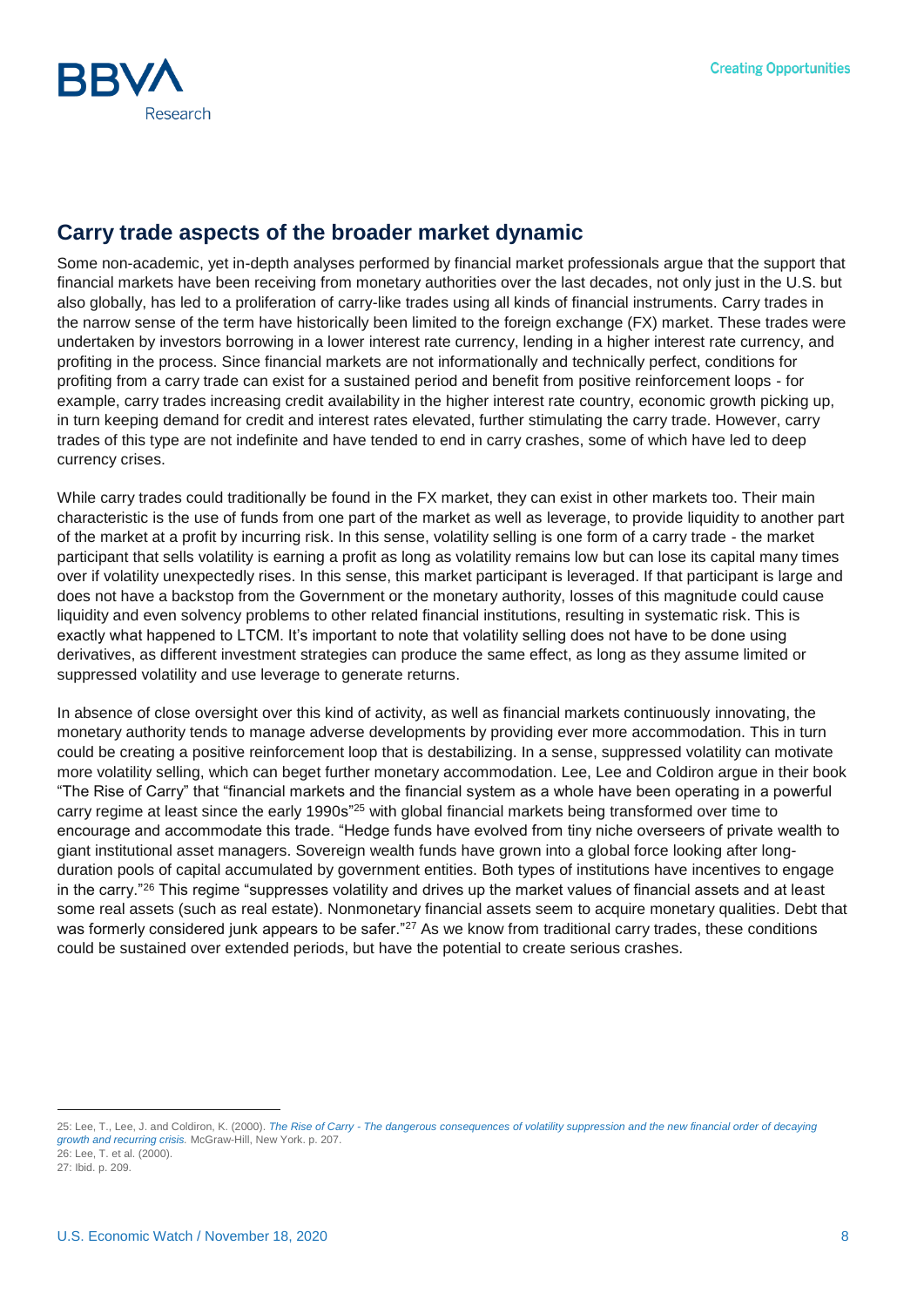

# **Moral hazard and increasing financial sector fragility?**

With NBFIs playing a large role in the financial sector, being systematically important for the economy, and engaging in highly complex financial intermediation, the Federal Reserve has acted prudently to provide accommodation on multiple occasions over the last decades. However, the existence of an implicit guarantee of some sort (or even a miscalculated perception of such) is likely providing support for further increase in risk-taking, especially in an environment of low or negative interest rates that limit traditional interest income streams. This raises the question of moral hazard. Moral hazard can be understood as an increase in the incentive to take on more risk when insurance against ruin is in place. Research, for example, has shown that banks across different countries "tend to be more leveraged, funded with capital of lower quality, more heavily invested in risky assets and exposed to more severe liquidity mismatch when they themselves -but also when their competitors- are perceived as being more likely to benefit from government support."<sup>28</sup> There is no question that, if NBFIs believe that the monetary authority will prevent market conditions that could result in their ruin, they will be incentivized to take on more risk.

#### **Increased regulation in return for a broadened safety net, or is there another way?**

In the aftermath of the Great Financial crisis, the banking sector, which proved to be less resilient than necessary during the subprime mortgage crisis, was subjected to extensive new regulatory oversight, a lot of it introduced through the Dodd-Frank Act and the resulting implementing regulations. The non-bank financial sector also was subjected to some new rules but remained significantly less regulated than commercial banks. Some large NBFIs were absorbed by commercial banks (Bear Stearns, Merrill Lynch), thus putting their activity under Fed's supervision.

Former high-level Federal Reserve officials Alvarez and Dudley list five lessons learned from the Great Recession: "1: Nonbank financial firms and the funding markets that support their business models are highly vulnerable to the loss of investor confidence and that their distress can pose material risks to the economy... 2: Some current market practices, such as downgrades by the credit rating agencies or margin increases by exchanges and other counterparties, are highly procyclical... 3: Regulators should prepare, and practice, coordinated response plans to reduce the future risk to the financial system and economy from distressed nonbank firms… 4: Putting government capital into private institutions can help prevent serious harm to the economy, but the taxpayer needs to be compensated and the firm that receives assistance must be held to the same standards and business practices as other firms... 5: Finally, it is important to keep the regulatory and supervisory regime, as well as crisis management tools, up to date with the evolving structure of the financial system."<sup>29</sup>

After the Great Recession, while banks increased their equity ratios and improved their liquidity positions, NBFIs made more modest changes in the way they conducted their business. This meant that the seeds of the new crisis were going to find fertile ground in this sector. Not surprisingly, some NBFIs were the most affected financial intermediaries at the start of the Covid-19 crisis. According to the November 2020 Financial Stability Report: "The Covid-19 shock exposed vulnerabilities at nonbank financial firms that contributed to market turmoil and required

<sup>28:</sup> Mariathasan, M., Merrouche, O. and Werger, C. (2014). *[Bailouts and Moral Hazard: How Implicit Government Guarantees Affect Financial Stability.](https://bit.ly/38Pj0wr)* SSRN Discussion Papers. <https://bit.ly/38Pj0wr> 29: Alvarez, S. and Dudley, W. (2018).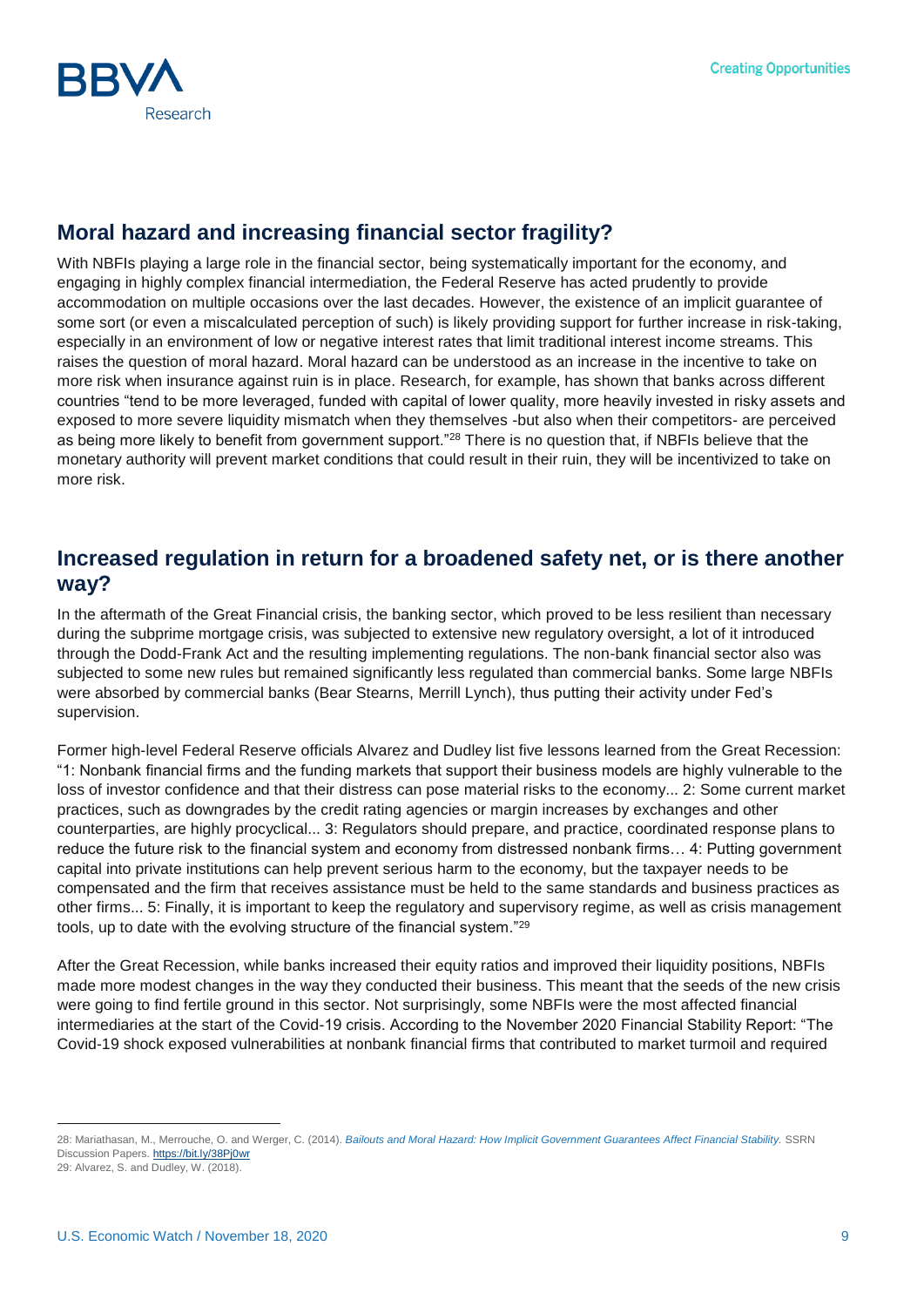the Federal Reserve to establish emergency facilities to restore the functioning of markets for short-term funding and corporate bonds", while "banks continue to have high levels of liquid assets and stable funding". 30

The implicit support that the NBFIs now obviously enjoy needs to be coupled with increased vigilance and even some added oversight from the central bank and other government authorities. The current system of supervision is primarily designed for a bank-dominated financial sector. As new business models and instruments proliferate, continuous improvement of regulatory and supervisory approaches to these institutions is needed. Alvarez and Dudley propose that "policymakers should consider expanding the Fed's authority as lender of last resort to nonbank financial firms, which have become critical participants in funding and capital markets. With appropriate prudential standards in place, access to a lender of last resort at a penalty rate and well-secured by pledged collateral, on a timely basis rather than only when circumstances are judged to be unusual and exigent, may not unduly increase moral hazard risks."<sup>31</sup>

If improved regulation and supervision is not feasible or desirable, the question is what could be used in their place to ensure greater discipline. The primary way this has been done in the past was through orderly bankruptcy, which could be difficult for highly leveraged and interconnected financial organizations. History has proven that when push comes to shove, for practical or political reasons, bailouts have been the preferred way out, meaning that relying on the threat of ruin to discipline large and sophisticated market participants might not be realistic.

## **Bottom line**

Nonbank financial intermediation is crucial to the U.S. economy as it provides valuable and innovative investment vehicles to households and finance alternatives to nonfinancial businesses. However, due to a combination of size, complexity and potential moral hazard because of an implicit guarantee by the Federal Reserve and the Government to provide financial market stability at all costs, it can contribute to increasing financial instability over time. Because of this, a rethink of the regulatory and supervisory approach is required in order to limit moral hazard, while at the same time not impede market functioning and the valuable contributions that NBFIs make to the modern economy.

<sup>30:</sup> Federal Reserve Board. *[Financial Stability Report.](https://bit.ly/35rS3g9)* November 2020. <https://bit.ly/35rS3g9>

<sup>31:</sup> Alvarez, S. and Dudley, W. (2018).